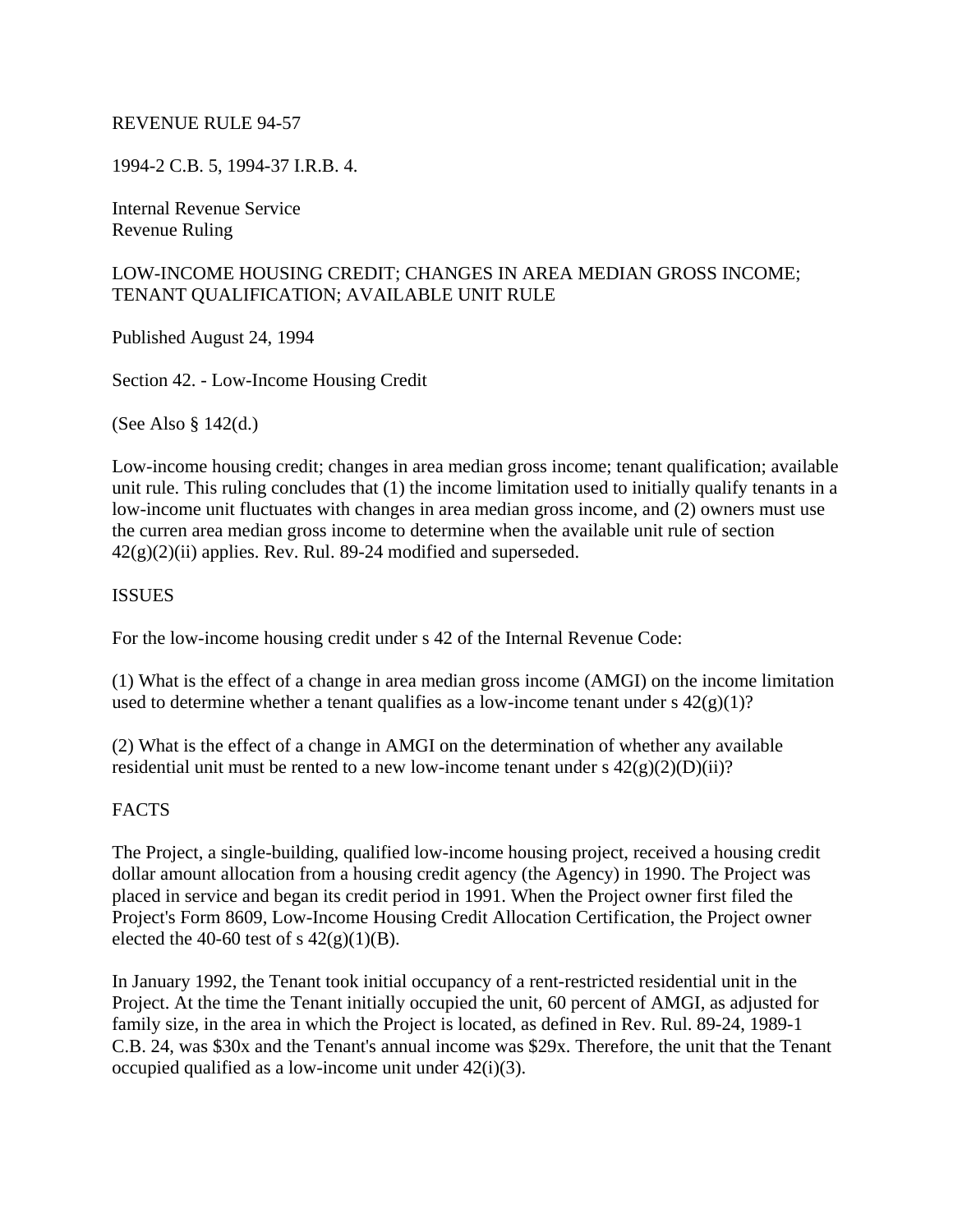On May 5, 1993, AMGI, as determined in a manner consistent with section 8 of the United States Housing Act of 1937 (H.U.D. section 8), decreased so that 60 percent of AMGI, as adjusted for family size, in the area in which the Project is located was \$25x.

On March 30, 1994, the Tenant's annual income was recertified under s1.42- 5(b)(1)(vi) of the Income Tax Regulations at \$36x.

On April 1, 1994, another residential unit in the Project, which was not a low-income unit, became vacant. That unit is of comparable size to the unit occupied by the Tenant. As of April 1, 1994, 60 percent of AMGI remained \$25x, as adjusted for family size. At all times, the unit occupied by the Tenant remained rent-restricted.

# LAW

Section  $42(g)(1)$  defines a "qualified low-income housing project" as any project for residential rental use that meets one of the following requirements: (A) 20 percent or more of the residential units in the project are both rent-restricted and occupied by individuals whose income is 50 percent or less of AMGI, as adjusted for family size, or (B) 40 percent or more of the residential units in the project are both rent-restricted and occupied by individuals whose income is 60 percent or less of AMGI, as adjusted for family size. These requirements are referred to as the minimum set-asides. Section 142(d)(1) contains similar requirements for exempt facility bonds the net proceeds of which are to be used to provide qualified residential rental projects.

Section  $42(i)(3)(A)$  defines the term "low-income unit" as any unit in a building if: (i) the unit is rent-restricted (as defined in s  $42(g)(2)$ ), and (ii) the individuals occupying the unit meet the income limitation applicable under s  $42(g)(1)$  to the project of which the building is a part (lowincome tenants).

Section  $42(g)(2)(D)(i)$  provides that, except as provided in s  $42(g)(2)(D)(ii)$ , notwithstanding an increase in the income of the occupant of a low-income unit above the income limitation applicable under s  $42(g)(1)$ , the unit continues to be treated as a low-income unit if the income of the occupants initially met the income limitation and the unit continues to be rent-restricted.

Section  $42(g)(2)(D)(ii)$  provides, however, that if the income of the occupants of the unit increases above 140 percent of the income limitation applicable under  $s$  42(g)(1), a unit ceases to qualify as a low- income unit if any residential unit in the building (of a size comparable to, or smaller than, the unit) is occupied by a new resident whose income exceeds the income limitation. Section 142(d)(3) contains similar requirements for exempt facility bonds the net proceeds of which are to be used to provide qualified residential rental projects.

Under s  $42(g)(4)$ , s  $142(d)(2)(B)$  applies when determining whether any project is a qualified low-income housing project and whether any unit is a low-income unit. Section 142(d)(2)(B) provides that the income of individuals and AMGI is determined in a manner consistent with determinations of lower income families and AMGI under H.U.D. section 8. Accordingly, the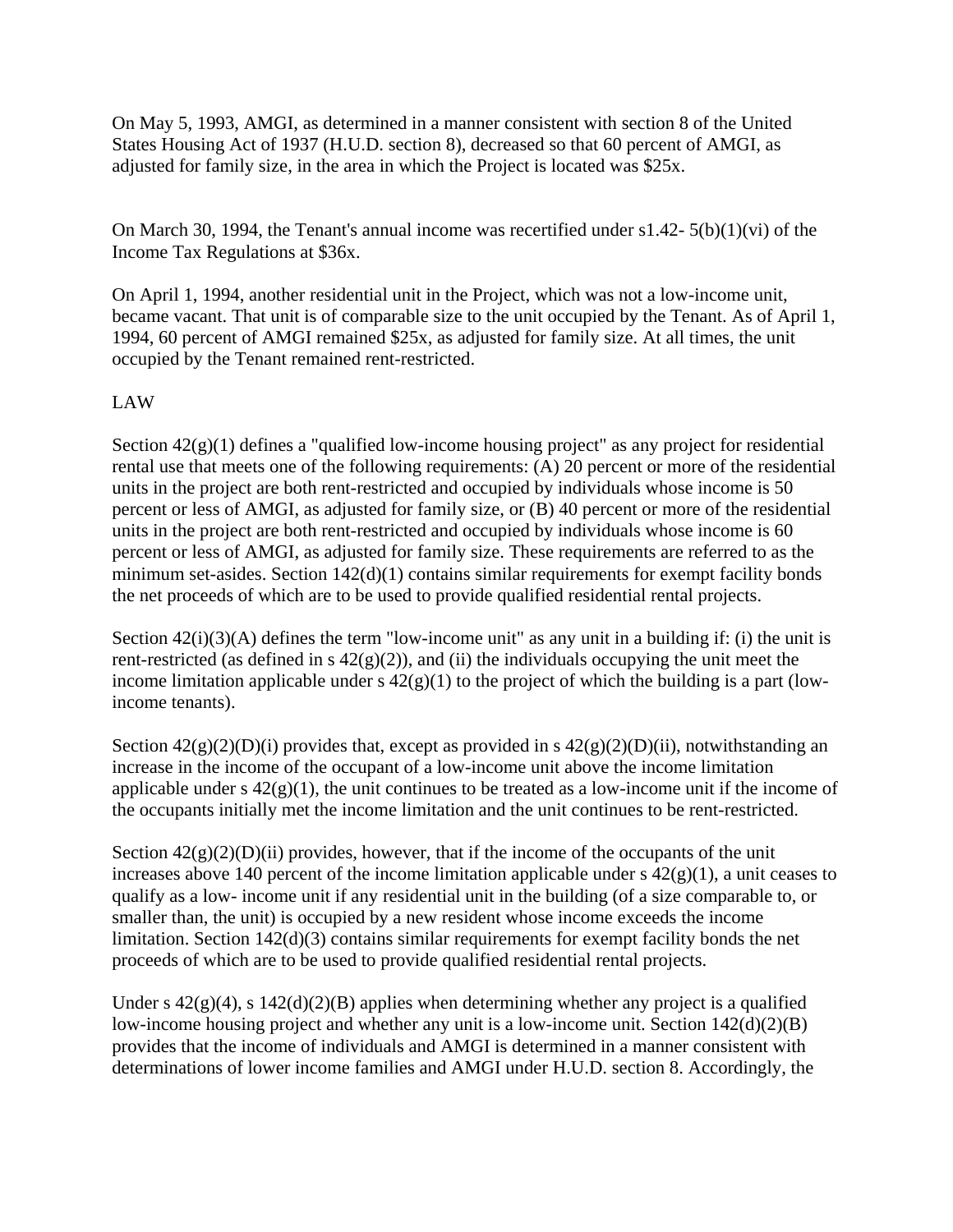determinations of lower income families and AMGI under H.U.D. section 8 apply to s 42(g)(1) and, therefore, to s  $42(g)(2)$  and s  $42(i)(3)$ .

### ANALYSIS

Issue 1. For a unit to be a low-income unit, a low-income tenant must meet the applicable income limitation elected by a project owner under  $s \frac{42(g)}{1}$  at the time the tenant initially occupies a rent-restricted residential unit in the owner's project. If a tenant initially satisfied the applicable income limitation, the unit remains a low-income unit, except as provided in s  $42(g)(2)(D)(ii)$ , notwithstanding an increase in the tenant's income (assuming the unit continues to be rent-restricted). See 2 H.R. Conf. Rep. No. 841, 99th Cong., 2d Sess. II-93 (1986). Similarly, if AMGI decreases in a project's area, a low-income tenant who occupied a residential unit prior to the decrease in AMGI will continue to qualify as a low-income tenant if the tenant qualified as a low-income tenant at the time of the tenant's initial occupancy. Thus, a change in a tenant's income or a change in AMGI occurring subsequent to the tenant's initial occupancy does not cause that tenant to cease to be a low- income tenant as of initial occupancy.

On the other hand, a decrease in AMGI commensurately decreases the income limitation under s  $42(g)(1)$  used to determine whether a tenant initially qualifies as a low-income tenant if the tenant's initial occupancy occurs on or after the effective date of the decrease in AMGI. Likewise, an increase in AMGI commensurately increases the income limitation under  $s\ 42(g)(1)$ used to determine whether a tenant initially qualifies as a low-income tenant if the tenant's initial occupancy occurs on or after the effective date of the increase in AMGI. Therefore, a tenant that initially occupies a residential unit after the effective date of a change in AMGI (whether AMGI increases or decreases for the area) must qualify based on the AMGI in effect at the time the tenant initially occupies the unit.

Under the facts presented, as of its initial occupancy, the Tenant is a low-income tenant because the Tenant's annual income at the time the Tenant initially occupied a residential unit in the Project, \$29x, was less than the income limitation applicable to the Project, \$30x, as adjusted for family size. The result would be the same under s  $142(d)(1)$ .

Issue 2. Notwithstanding the analysis of Issue 1, if the income of the occupants in a low-income unit increases above 140 percent of the income limitation under  $s$  42(g)(1), that unit ceases to qualify as a low-income unit unless the project owner rents any available residential unit of comparable or smaller size to a new low-income tenant. A decrease in AMGI decreases the income limitation under  $s$  42(g)(1). Accordingly, a decrease in AMGI decreases the income limitation used to calculate whether a project owner must rent any available residential unit of comparable or smaller size to a new low-income tenant under s  $42(g)(2)(D)(ii)$ . Likewise, an increase in AMGI increases the income limitation under  $s \frac{42(g)(2)(D)(ii)}{2}$  used to calculate whether a project owner must rent any available residential unit of comparable or smaller size to a new low-income tenant.

On April 1, 1994, 140 percent of the applicable income limitation for the Project was \$35x (1.4 times \$25x), as adjusted for family size. Because the Tenant's annual income is \$36x, for the Tenant's unit to continue to qualify as a low-income unit, the Project owner must rent the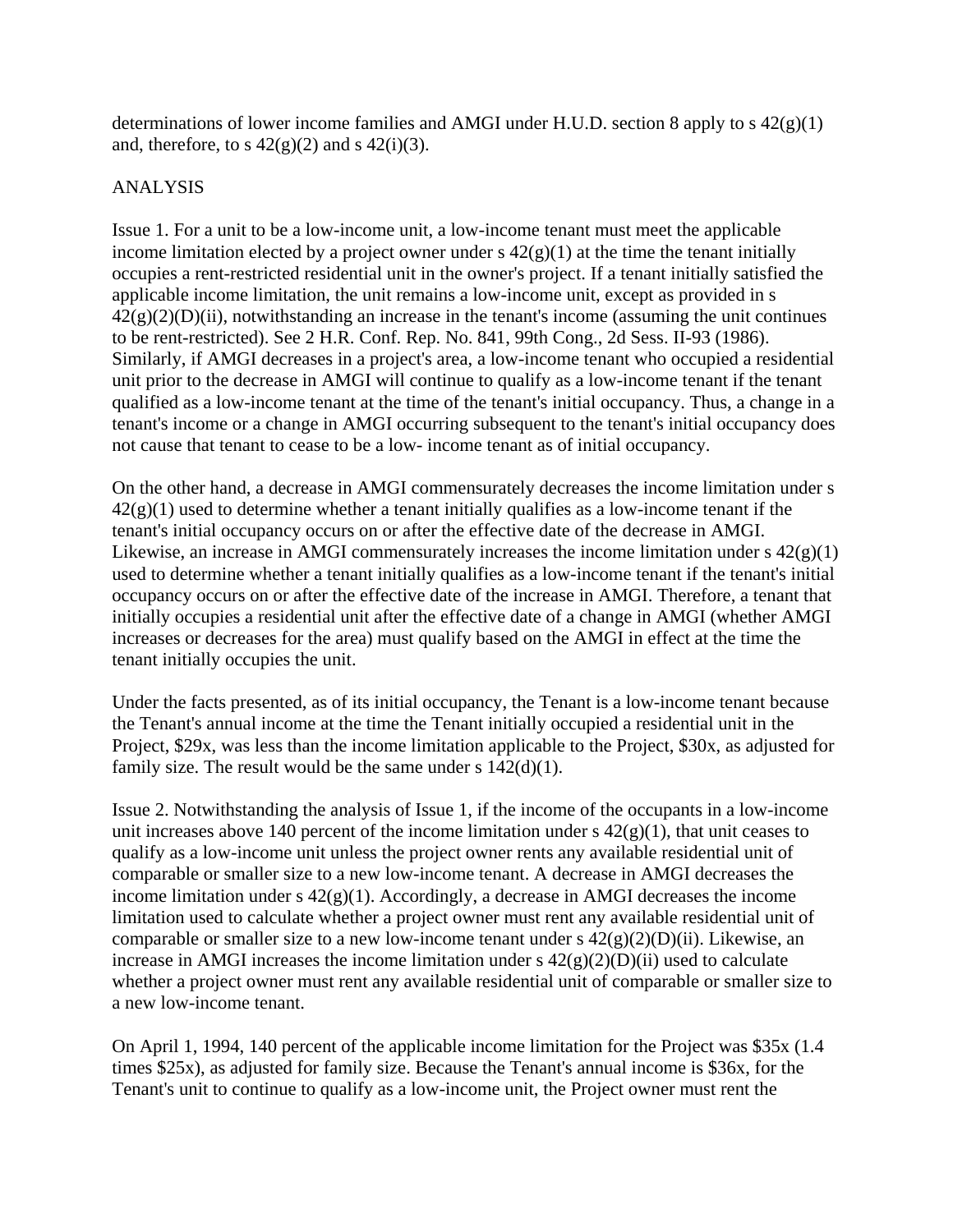residential unit that became vacant on April 1, 1994, to a tenant whose income does not exceed the applicable income limitation of \$25x, as adjusted for family size. The result would be the same under s  $142(d)(3)$ .

## HOLDINGS

(1) A decrease in AMGI commensurately decreases the income limitation under  $s \frac{42(g)(1)}{1}$  used to determine whether a tenant initially qualifies as a low-income tenant if the tenant's initial occupancy occurs on or after the effective date of the decrease in AMGI. Likewise, an increase in AMGI commensurately increases the income limitation under  $s \frac{42(g)}{1}$  used to determine whether a tenant initially qualifies as a low-income tenant if the tenant's initial occupancy occurs on or after the effective date of the increase in AMGI. This holding would also apply under s  $142(d)(1)$ .

(2) A decrease in AMGI decreases the income limitation used to calculate whether a project owner must rent any available residential unit of comparable or smaller size to a new lowincome tenant under s  $42(g)(2)(D)(ii)$ . Likewise, an increase in AMGI increases the income limitation used to calculate whether a project owner must rent any available residential unit of comparable or smaller size to a new low-income tenant under s  $42(g)(2)(D)(ii)$ . This holding would also apply under s 142(d)(3).

# EFFECT ON OTHER REVENUE RULINGS

Rev. Rul. 89-24, 1989-1 C.B. 24, 25, provides that a list of income limits released by the Department of Housing and Urban Development (HUD) may be relied upon until 30 days after the Internal Revenue Service publishes an announcement or notice in the Internal Revenue Bulletin indicating that HUD has released updated income limits. Rev. Rul. 89-24 is modified and superseded. In the future, taxpayers may rely on a list of income limits released by HUD until 45 days after HUD releases a new list of income limits, or until HUD's effective date for this new list, whichever is later. However, under s 7805(b), taxpayers may rely on the income limits in effect prior to May 5, 1993, until 30 days after [FNa1] .

# PROSPECTIVE APPLICATION

The Service will not retroactively apply the holdings in this revenue ruling to the extent the holdings in this revenue ruling adversely affect taxpayers.

### DRAFTING INFORMATION

The principal author of this revenue ruling is Jeffrey A. Erickson of the Office of the Assistant Chief Counsel (Passthroughs and Special Industries). For further information regarding this revenue ruling, contact Mr. Erickson 622-3040 (not a toll-free call).

FNa1. Insert date this revenue ruling is published in the Internal Revenue Bulletin.